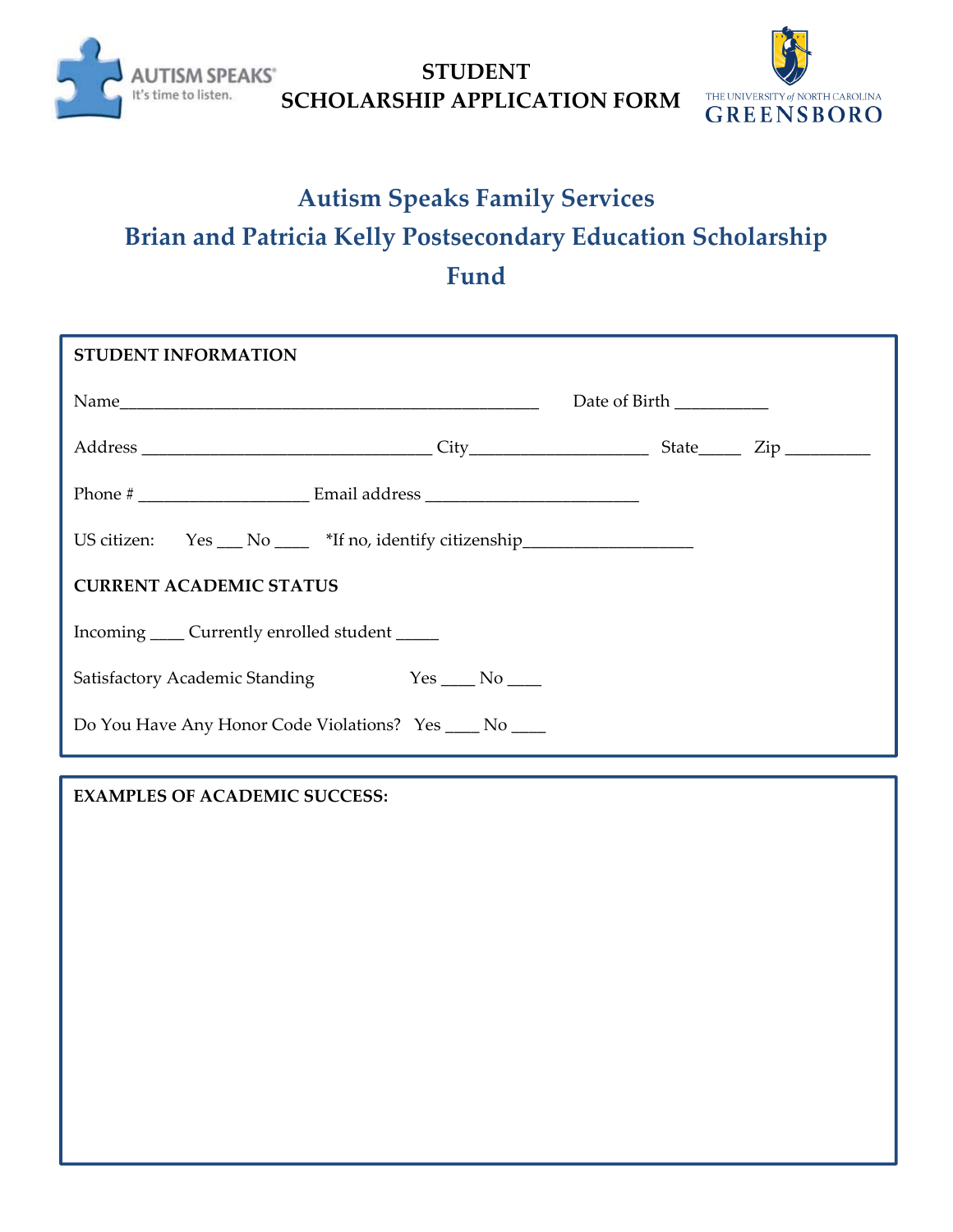

**STUDENT SCHOLARSHIP APPLICATION FORM**



| EXAMPLES OF EXTRACURRICULAR, COMMUNITY ACTIVITY OR EMPLOYMENT:                                                                                                                                                |  |  |
|---------------------------------------------------------------------------------------------------------------------------------------------------------------------------------------------------------------|--|--|
|                                                                                                                                                                                                               |  |  |
|                                                                                                                                                                                                               |  |  |
|                                                                                                                                                                                                               |  |  |
|                                                                                                                                                                                                               |  |  |
|                                                                                                                                                                                                               |  |  |
|                                                                                                                                                                                                               |  |  |
|                                                                                                                                                                                                               |  |  |
|                                                                                                                                                                                                               |  |  |
|                                                                                                                                                                                                               |  |  |
|                                                                                                                                                                                                               |  |  |
|                                                                                                                                                                                                               |  |  |
| YOUR COLLEGE PLAN                                                                                                                                                                                             |  |  |
|                                                                                                                                                                                                               |  |  |
|                                                                                                                                                                                                               |  |  |
| If Part-time, state the number of credit hours in which you are enrolled ___________________________                                                                                                          |  |  |
|                                                                                                                                                                                                               |  |  |
|                                                                                                                                                                                                               |  |  |
|                                                                                                                                                                                                               |  |  |
|                                                                                                                                                                                                               |  |  |
|                                                                                                                                                                                                               |  |  |
|                                                                                                                                                                                                               |  |  |
|                                                                                                                                                                                                               |  |  |
| Some people are motivated to learn things even when they are not in school. Imagine yourself ten years<br>from now. How will you continue to learn about things that are important to you? __________________ |  |  |
|                                                                                                                                                                                                               |  |  |
|                                                                                                                                                                                                               |  |  |